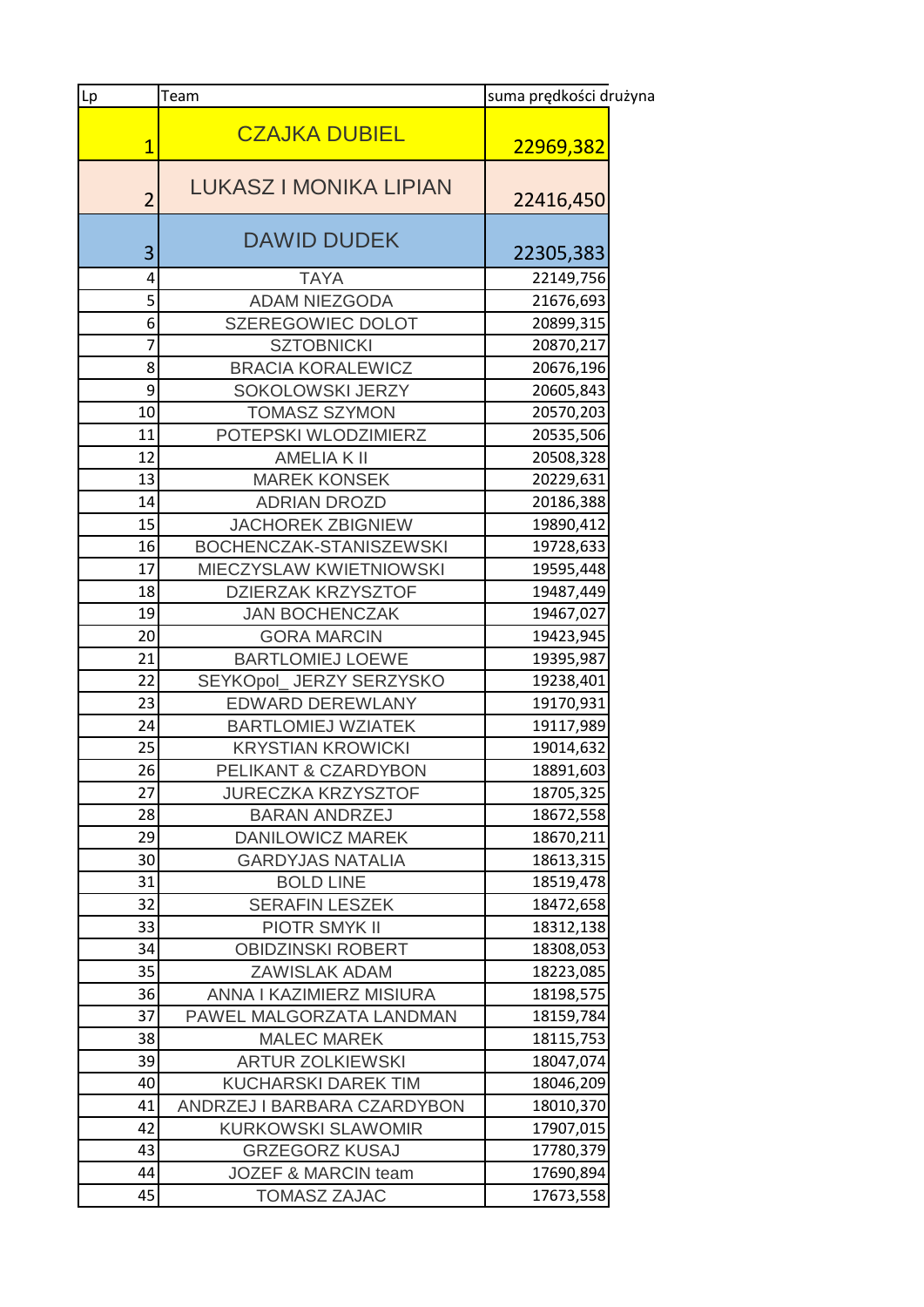| 46       | CIENKUSZ STANISLAW KAROL JAN I                       | 17182,237              |
|----------|------------------------------------------------------|------------------------|
| 47       | <b>KAROLINA SMYK</b>                                 | 17130,809              |
| 48       | <b>ADAMCZYK RAFAL</b>                                | 17003,086              |
| 49       | <b>ZBIGNIEW WOLANIN</b>                              | 16927,967              |
| 50       | <b>DLA GRAZYNKI II</b>                               | 16739,970              |
| 51       | <b>RIO ADI</b>                                       | 16402,316              |
| 52       | <b>SCHULZ TEAM</b>                                   | 16336,129              |
| 53       | <b>ZAJAC SZYMANSKI</b>                               | 16203,751              |
| 54       | <b>TORZ SLAWOMIR</b>                                 | 16187,167              |
| 55       | <b>WIESLAW CALUJ</b>                                 | 16146,147              |
| 56       | <b>MIROSLAW WARDA</b>                                | 16072,433              |
| 57       | <b>CYFRA MATEUSZ I TOMEK</b>                         | 16052,246              |
| 58       | <b>KROLIKOWSKI-ROBAKIEWICZ</b>                       | 16018,659              |
| 59       | <b>MATEUSZ WALESA</b>                                | 16004,742              |
| 60       | <b>OLIVIER KRAWCZAK</b>                              | 15974,900              |
| 61       | <b>SMYK PIOTR III</b>                                | 15969,901              |
| 62       | <b>TEAM STOCHAJ- NIZYNSKI</b>                        | 15878,050              |
| 63       | <b>KUBACEK LUBOMIR</b>                               | 15864,608              |
| 64       | <b>WALDEMAR WROBEL</b>                               | 15771,371              |
| 65       | <b>JUSTYNA KORYCKA</b>                               | 15677,831              |
| 66       | <b>WAJSZCZUK RYSZARD</b>                             | 15479,536              |
| 67       | <b>KWIETNIOWSKI RAFAL</b>                            | 15464,010              |
| 68       | <b>MMMMM DANILOWICZ</b>                              | 15375,183              |
| 69       | <b>WALDEK MAJEWSKI</b>                               | 15343,614              |
| 70       | <b>SANTOS HODOWLA</b>                                | 15303,940              |
| 71       | <b>SMYK PIOTR</b>                                    | 15262,187              |
| 72       | PAN SEKULSKI I ZELAZNIAKI                            | 15253,113              |
| 73       | <b>DLA GRAZYNKI I</b>                                | 15217,621              |
| 74       | <b>BIERNAT-KUSCH</b>                                 | 15215,303              |
| 75       | <b>BUSZKO MICHAL</b>                                 | 15142,131              |
| 76       | <b>ADAM KAPUSTA</b>                                  | 15028,393              |
| 77       | <b>MARIUSZ DUDA</b>                                  | 15022,971              |
| 78       | <b>MACIUSZEK MICHAL</b>                              | 14944,915              |
| 79       | <b>KAROLEK</b>                                       | 14824,617              |
| 80<br>81 | <b>DARIUSZ ZYBURA</b>                                | 14802,490<br>14791,914 |
| 82       | <b>GRZEGORZ KRAJEWSKI</b><br><b>NAWROCKI BARTOSZ</b> | 14702,574              |
| 83       | PIETRASZEK TOMASZ                                    | 14666,283              |
| 84       | <b>MARIAN PACZOS CHARYTATYWNE</b>                    | 14626,181              |
| 85       | TOMASZ SMYK (DR. II)                                 | 14625,295              |
| 86       | <b>DROMADERY I</b>                                   | 14581,035              |
| 87       | <b>SZYMKOWIAK MIROSLAW</b>                           | 14335,774              |
| 88       | <b>ZBIGNIEW SKARZYCKI</b>                            | 14284,697              |
| 89       | SZALENIEC TEAM H.P.A.M.                              | 14202,108              |
| 90       | <b>SLAWOMIR BLASZCZAK</b>                            | 14072,945              |
| 91       | PIOTROWSKI TOMASZ                                    | 13978,410              |
| 92       | VAN VET J. RAK- K. BYC                               | 13741,838              |
| 93       | <b>AMELIA K.I</b>                                    | 13700,140              |
| 94       | ZAWADA ANDRZEJ                                       | 13489,581              |
| 95       | <b>PIEROGI</b>                                       | 13489,402              |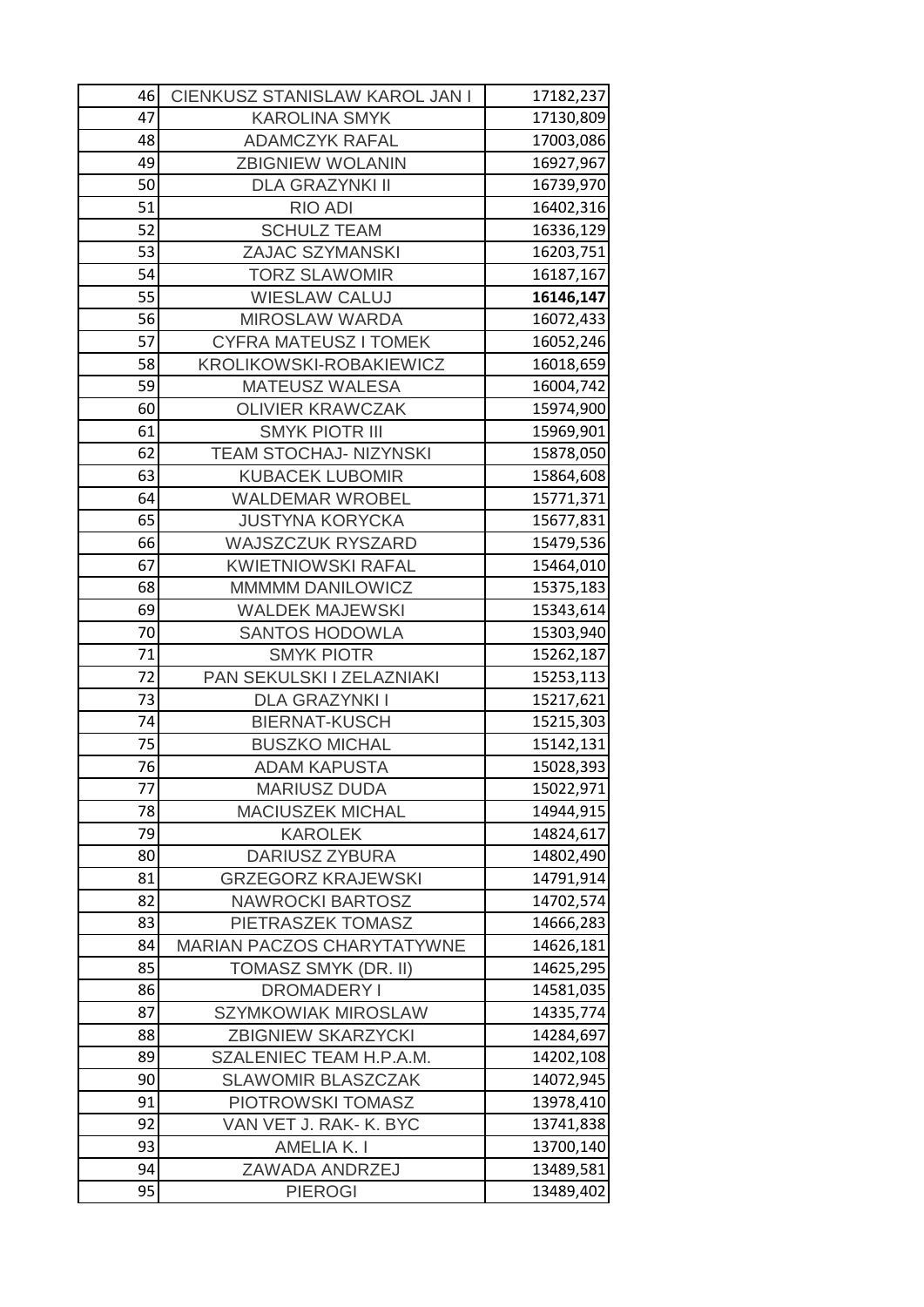| 96  | <b>SZAJA MONIKA I PAWEL</b>     | 13055,491 |
|-----|---------------------------------|-----------|
| 97  | <b>WACLAW SWATOWSKI</b>         | 13030,717 |
| 98  | <b>DOMINIK RAFAL</b>            | 12827,977 |
| 99  | <b>KOMOR TEAM</b>               | 12613,492 |
| 100 | <b>TEAM NIKOL</b>               | 12371,348 |
| 101 | <b>KRZYHOL</b>                  | 12369,893 |
| 102 | MATEUSZ ANDRACZKO               | 12350,525 |
| 103 | <b>POLNIK CZESLAW</b>           | 12328,435 |
| 104 | <b>WG MAZURY</b>                | 12228,213 |
| 105 | <b>WEBER ADAM I HENRYK</b>      | 12155,195 |
| 106 | <b>OLIWKA TEAM</b>              | 12092,446 |
| 107 | Z.MITREGA-R.SZEFS-M.SOBIERAJ    | 12034,149 |
| 108 | <b>SLAWOMIR KLECZAJ</b>         | 11999,903 |
| 109 | PRZEZNACZENIE                   | 11962,068 |
| 110 | <b>MIAZEK -JANICKI</b>          | 11959,676 |
| 111 | TALENT QUATRO MATUSKA           | 11779,738 |
| 112 | <b>STANI</b>                    | 11672,565 |
| 113 | <b>DYJAK ADAM</b>               | 11651,638 |
| 114 | <b>PIOCAR</b>                   | 11577,851 |
| 115 | <b>SMYK TOMEK IV</b>            | 11565,416 |
| 116 | <b>GUINNES OLYMPIC TEAM</b>     | 11378,870 |
| 117 | <b>LASECKI JERZY</b>            | 11342,358 |
| 118 | <b>AMIGO</b>                    | 11181,257 |
| 119 | <b>KOSOBUCKI-OLKOWSKI</b>       | 11154,599 |
| 120 | <b>TEAM ESCHKE KOLODYNSKI</b>   | 11117,841 |
| 121 | <b>MAZIARZ KONRAD</b>           | 11094,936 |
| 122 | TIM-MODLISZEWICE                | 11094,687 |
| 123 | <b>KAMIL RAFAL</b>              | 11031,811 |
| 124 | <b>LOBODA ADAM</b>              | 10828,591 |
| 125 | <b>LEON -KRZYSIEK</b>           | 10817,258 |
| 126 | <b>GIBA</b>                     | 10788,101 |
| 127 | <b>BUSZKO JULIA</b>             | 10534,950 |
| 128 | <b>WEGRZECKI TEAM</b>           | 10530,448 |
| 129 | <b>TOMASZ IWANSKI</b>           | 10505,392 |
| 130 | <b>WIESLAW WEDZINA</b>          | 10493,783 |
| 131 | SERZYSKO JERZY V-ESK            | 10374,036 |
| 132 | <b>BRACIA GRYGLAS KACZYNSKI</b> | 10229,607 |
| 133 | <b>DARIUSZ BIENIEK</b>          | 9916,082  |
| 134 | <b>TOMASZ GOZDUR</b>            | 9819,789  |
| 135 | <b>FLOREK RYSZARD</b>           | 9718,054  |
| 136 | <b>BLASZCZYK LEON</b>           | 9594,599  |
| 137 | <b>MAREK SUDOWSKI</b>           | 9574,671  |
| 138 | <b>SMYK TOMEK (DR. III)</b>     | 9046,814  |
| 139 | <b>KORBUS KRZYSZTOF</b>         | 8992,546  |
| 140 | <b>MAREK SKRBEK</b>             | 8943,204  |
| 141 | <b>MAZUR KAZIK</b>              | 8938,601  |
| 142 | <b>BRACIA MIKOLAJCZYK</b>       | 8429,444  |
| 143 | PO RA PI                        | 8299,890  |
| 144 | <b>MALEC MAREK II</b>           | 7780,548  |
| 145 | <b>ARTUR PAWELEC</b>            | 7749,359  |